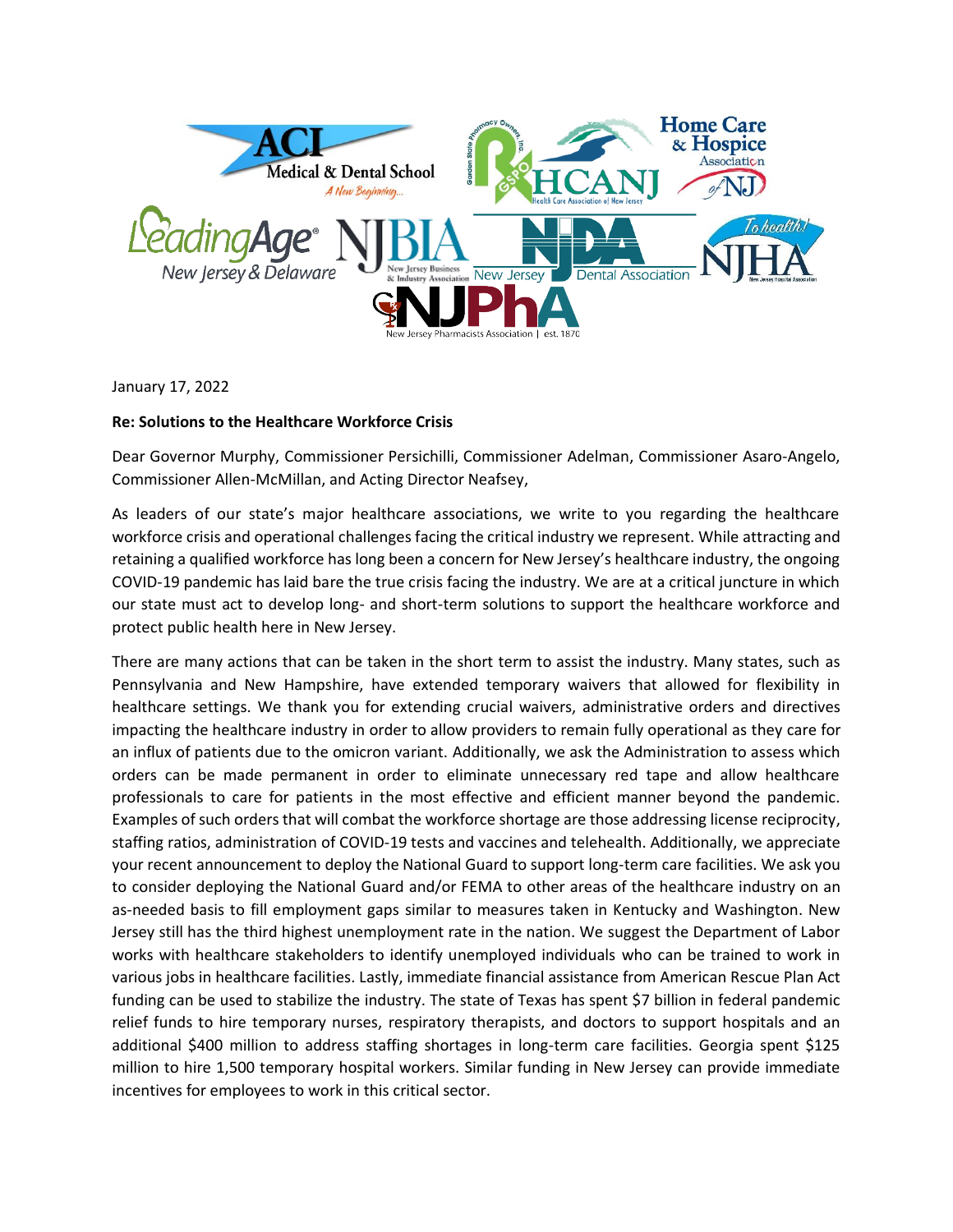In the long term, New Jersey must develop a concerted effort with all stakeholder groups to attract and retain workers in the healthcare industry. Many states, including New Jersey, have begun investing in workforce development efforts in healthcare. Through the New Jersey Pathways and Skills Collaborative, NJBIA and our state's community colleges are forming partnerships across four key growth industries, including healthcare, to equip the workforce with in-demand stackable credentials to fulfill our state's most pressing workforce needs. We are thankful to the Legislature for making an \$8.5 million investment in this training initiative and are excited for the opportunities this program will bring to New Jerseyans and the business community. In order to build upon this program and further incentivize individuals to enter healthcare professions, we urge the Administration to implement additional comprehensive support for the industry. For example, in New York, Gov. Kathy Hochul recently announced a multifaceted \$10 billion plan to increase New York's healthcare workforce by 20% over the next 5 years. The plan includes \$4 billion to support employee wages and bonuses and \$2 billion for improving the healthcare infrastructure. Governor Hochul's plan also includes providing financial support to students pursuing degrees in healthcare. Lastly, we urge the Administration to address licensure reforms where appropriate to allow for greater flexibility and opportunities in the workforce. One such area would be to pursue dual licensure for certified nursing assistants and certified homemaker-home health aides. Additionally, we strongly encourage the Department of Education and the Department of Health work with our associations to ensure all appropriate incentives, funding and curriculum standards are in place to support certified nursing assistant and certified homemaker-home health aide advancement. Taking these steps will help provide robust support for current industry professionals and support the expansion of the healthcare workforce.

Thank you for taking our concerns and suggestions into consideration. We respectfully request a meeting to further discuss how our industry and the Administration can work together to develop a plan to solve this immediate crisis. If you have any questions, please contact Chrissy Buteas, NJBIA Chief Government Affairs Officer, at [cbuteas@njbia.org.](mailto:cbuteas@njbia.org)

Sincerely,

Frank Preston, President, ACI Medical and Dental School

Brian Oliviera, Pharm.D., Executive Director, Garden State Pharmacy Owners, Inc. (GSPO)

Andrew Aronson, President and CEO, Health Care Association of New Jersey (HCANJ)

Nancy Fitterer, M.A., President & CEO, Home Care & Hospice Association of New Jersey

James McCracken, President and CEO, LeadingAge NJ & DE

Chrissy Buteas, Chief Government Affairs Officer, New Jersey Business & Industry Association (NJBIA)

James Schulz, Director of Government & Public Affairs, New Jersey Dental Association (NJDA)

Theresa Edelstein, Senior Vice President, New Jersey Hospital Association (NJHA)

Elise Barry, CEO, New Jersey Pharmacists Association (NJPhA)

CC: